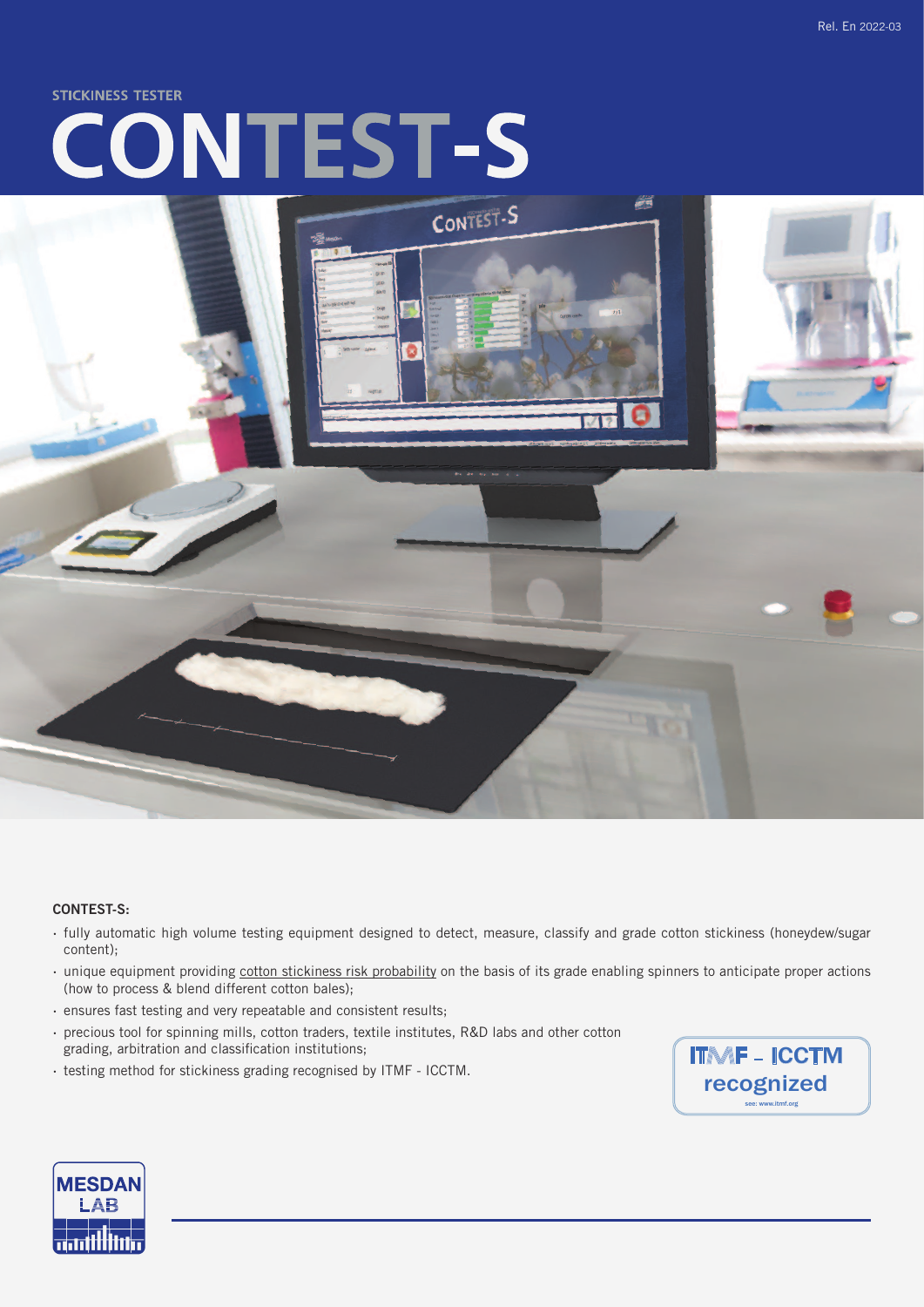

#### Stickiness tester



### Introduction to cotton stickiness

Cotton stickiness phenomenon (also called "sugar" - honeydew) changes from season to season. It is caused by a large and variable source of contaminations. The most common originates from insect secretion (mainly from white-fly and aphid), or from vegetals (like oils, seed glue, crushed seeds, etc.), or from other foreign matters that stick on mechanical parts. Besides, immature fibres have a higher content of sucrose, which tends to be stickier than other vegetal sugars. Therefore it is possible to find sticky cotton crops even from origins that never had previous stickiness problems.

"Sticky cotton" bales may seriously compromise the spinning process and create lots of troubles. If "sticky cotton" is not detected and properly handled, it can contaminate the spinning machines, increasing the production costs for excessive wear of machinery parts, for additional cleaning and maintenance operations, causing even the machinery clogging. Finally, the presence of stickiness in cotton can reduce the quality of the yarn (decreasing evenness and increasing neps content and hairiness).

#### The stickiness threshold issue & spinning risk probability

As experienced in spinning mills all over the world, stickiness affects both productivity and quality parameters. The establishment of thresholds for spinning sticky cotton would therefore be a great advantage to the spinning industry. However, several studies demonstrated up to now that such a critical single threshold is really unlikely to be achieved for worldwide spinning, since each mill has its own typical machinery, knowledge and economical conditions that enable different level of tolerance.

On this basis, it is therefore difficult to evaluate accurately the economic impact of stickiness on the spinning industry, as well as a determination of discounts that should be applied to sticky cottons in a rational manner.



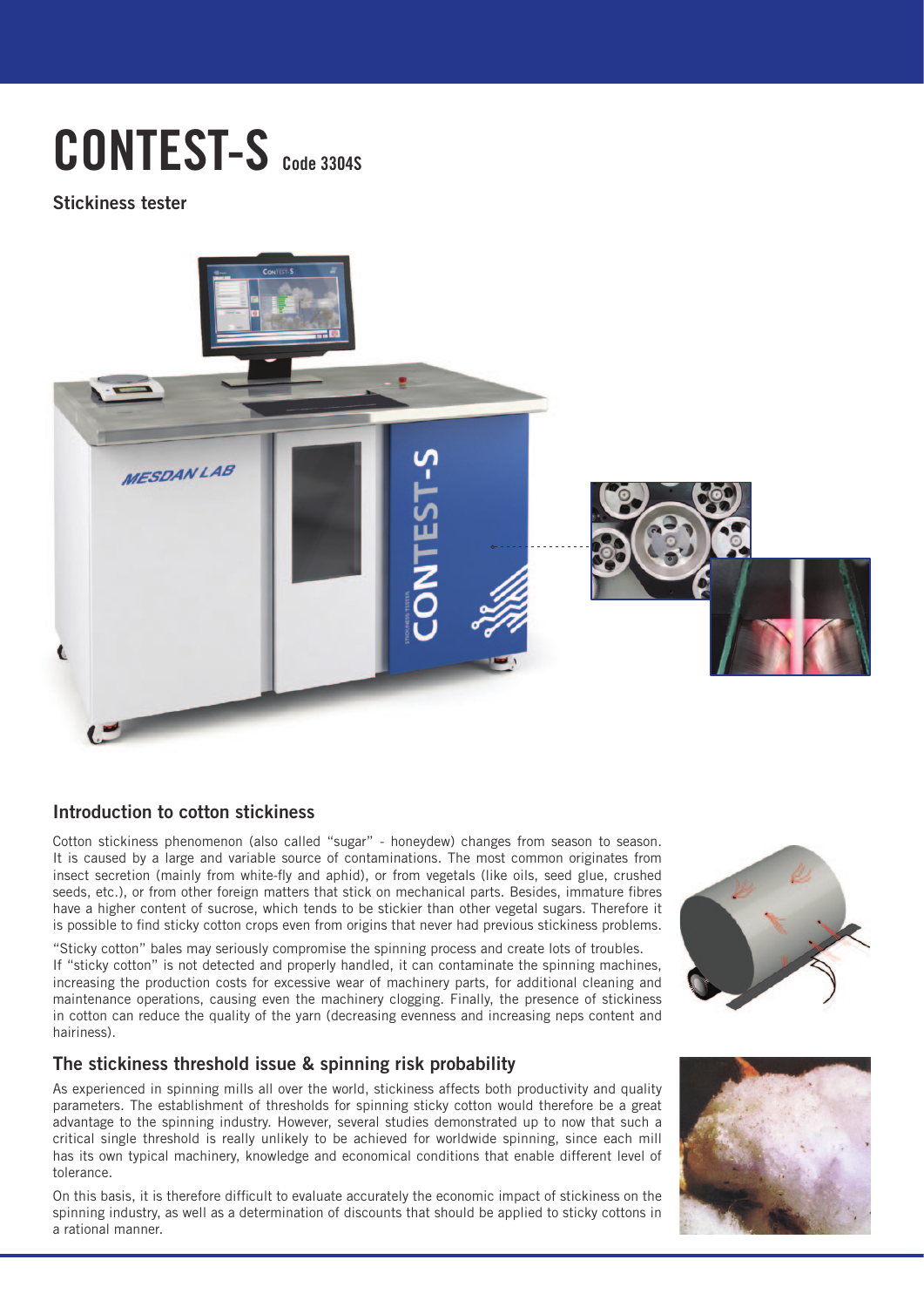A reasonable solution seems to be a threshold classification which should be set by every customer on the basis of his own experience and ability to process fibers of a given stickiness.

Therefore, it is important to understand that the scale given here is only meant as an indication and depends on various factors, which are going to be explained here below.

The grading of stickiness is based on a linear combination of the sticky counts/gr and their dimension sizes in such a way to provide a dimensionless parameter, namely **Stickiness Grade**, which is tuned to represent the probability that a decrease of efficiency may occur in spinning due to stickiness.

Different options are commonly recognized as appropriate methods to decrease the stickiness level:

- · Adjusting the blend ratio of a sticky cotton with non-sticky cottons in order to obtain an acceptable level of stickiness;
- · Reducing the relative humidity of the air during the spinning;
- · Possible treatment of rollers with chemicals;
- · Heat lamps in combing.

To determine the proportions of blending or the deviations from the standard conditioning parameters for each type of cotton, it is essential to quantify the potential stickiness of the contaminated cotton, which depends on the Stickiness Grade (i.e. the number of sticky points contained in the cotton, as well as the size distribution of these sticky points).

CONTEST-S makes the difference in the working principle, since it provides a counting per gram of the sticky points and their sizes by simulating the carding process like in a real spinning process.

| <b>STICKINESS</b><br><b>GRADE</b> | <b>SPINNING RISK</b><br><b>PROBABILITY</b> |
|-----------------------------------|--------------------------------------------|
| $0 - 50$                          | <b>No Risk</b>                             |
| 51-100                            | Low                                        |
| 101-160                           | <b>Medium</b>                              |
| 161-250                           | <b>High</b>                                |
| 251-500                           | <b>Very High</b>                           |
| >501                              | <b>Extremely High</b>                      |

| $\overline{\phantom{0}}$<br>EXAMPLE | <b>COTTON</b><br>Sample A                                                  | 18 | <b>STICKINESS CLASS SIZE</b><br>$\mathcal{P}$<br>12 | 3<br>6 | 4<br>4 | 5<br>2   | <b>COUNT/GR</b><br>42   | <b>STICKINESS STICKINESS</b><br><b>GRADE</b><br>86 |  |
|-------------------------------------|----------------------------------------------------------------------------|----|-----------------------------------------------------|--------|--------|----------|-------------------------|----------------------------------------------------|--|
| Count/gr                            | 15<br>10<br>5<br>$\circ$<br>$\mathfrak{p}$<br><b>Stickiness Class Size</b> | 3  | Δ                                                   | 5      |        | Count/gr | 15<br>10<br>5<br>0<br>2 | 3<br>5<br><b>Stickiness Class Size</b>             |  |

Sample A Sample B

#### Measuring principles and testing method:

- · Thermodetection of sticky deposits in the fibre web.
- $\cdot$  3.5g / 10m sample pressed through two 35°C  $\pm$ 1°C heated drums revolving in opposite directions.
- · The sticky deposits adhere on the drums' surface, and are optically examined by means of a laser beam.
- · Sticky points are analysed (amount and size) by the software. Subsequently sticky points are eliminated by means of two rotative brushes and a blade-mechanism, to ensure automatic cleaning of the drums' surface, in order to avoid double counting and contamination of subsequent measurements.

Sample **B** 2

4

6 12

- · Detection sensor of fibrous material at the end of the test allows to monitor and warn about unproper cleaning of the drum surface.
- · The heating of the drums is achieved by a special (patented) friction system of two moveable and adjustable brushes, which permit to rapidly reach the correct starting temperature, and maintain it stable during the test, thus ensuring measurement reliability and accuracy.

The sticky deposits are counted, classified and graded by the Stickiness Tester software as follows:

- · Sticky points classes: all deposits are divided in 5 classes by size, from 1 (small) to 5 (large), based on the voltage peak analysis.
- · Sticky points/g: the total amount of sticky points, in total and per class, is then converted into unit / g.
- Sticky grade: stickiness is graded by the software giving more importance to larger than smaller deposits. Sticky grade is an important real value, which enables to immediately identify cotton stickiness, for an easier bales management.
- · Sticky average class size, on the basis of the sticky point classes.

Mandatory testing conditions (according to ASTM D1776) Temperature: 21°C ±1°C / 70°F ±2°F Relative Humidity: 65% ±2%





18 42 166